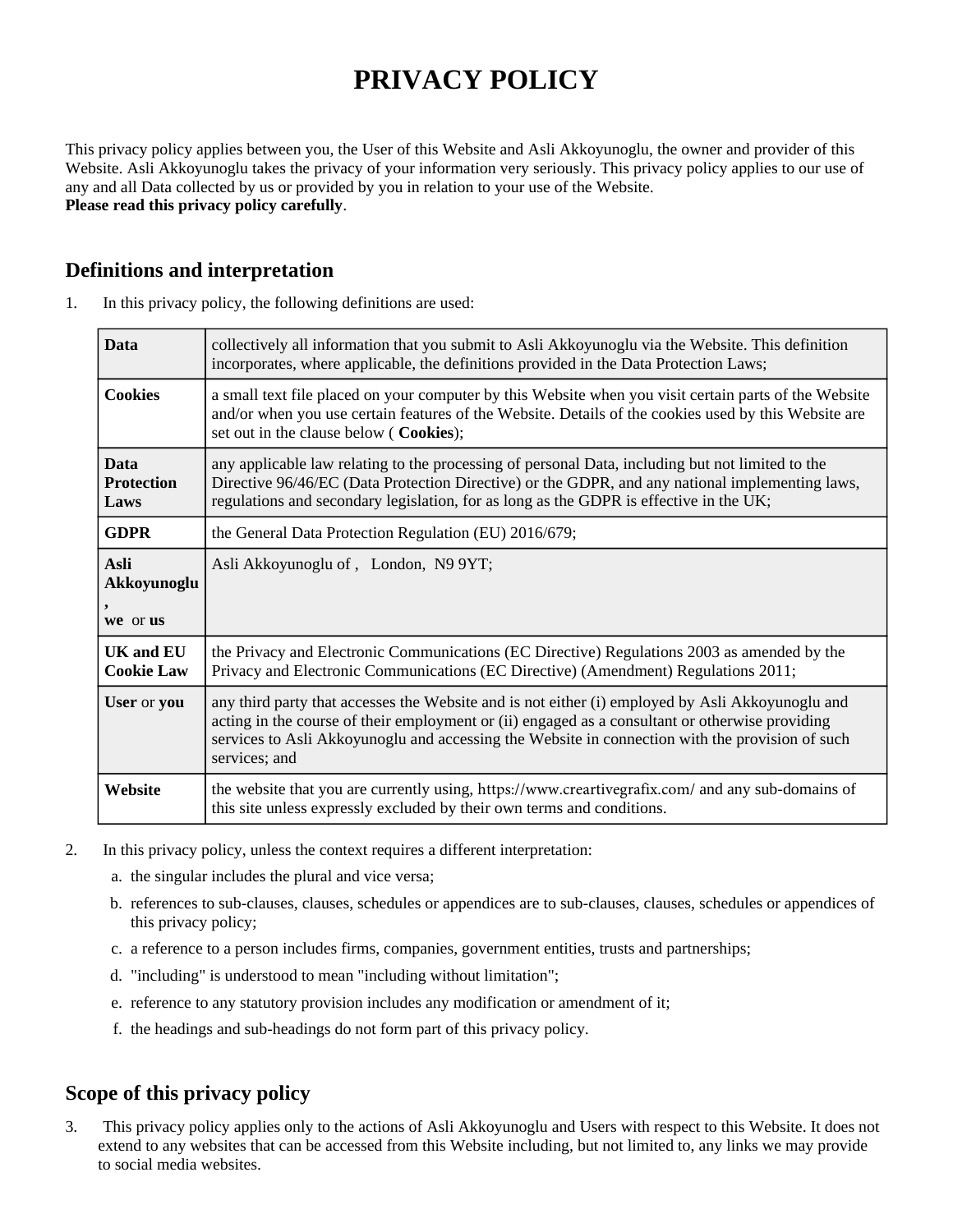4. For purposes of the applicable Data Protection Laws, Asli Akkoyunoglu is the "data controller". This means that Asli Akkoyunoglu determines the purposes for which, and the manner in which, your Data is processed.

#### **Data collected**

5. We may collect the following Data, which includes personal Data, from you:

name;

gender;

profession;

contact Information such as email addresses and telephone numbers;

demographic information such as postcode, preferences and interests;

IP address (automatically collected);

web browser type and version (automatically collected);

operating system (automatically collected);

in each case, in accordance with this privacy policy.

#### **How we collect Data**

- 6. We collect Data in the following ways:
	- a. data is given to us by you ; and
	- b. data is collected automatically.

#### **Data that is given to us by you**

- 7. Asli Akkoyunoglu will collect your Data in a number of ways, for example:
	- a. when you contact us through the Website, by telephone, post, e-mail or through any other means;
	- b. when you register with us and set up an account to receive our products/services;
	- c. when you complete surveys that we use for research purposes (although you are not obliged to respond to them);
	- d. when you enter a competition or promotion through a social media channel;
	- e. when you make payments to us, through this Website or otherwise;
	- f. when you elect to receive marketing communications from us;
	- g. when you use our services;

in each case, in accordance with this privacy policy.

#### **Data that is collected automatically**

- 8. To the extent that you access the Website, we will collect your Data automatically, for example:
	- a. we automatically collect some information about your visit to the Website. This information helps us to make improvements to Website content and navigation, and includes your IP address, the date, times and frequency with which you access the Website and the way you use and interact with its content.
	- b. we will collect your Data automatically via cookies, in line with the cookie settings on your browser. For more information about cookies, and how we use them on the Website, see the section below, headed "Cookies".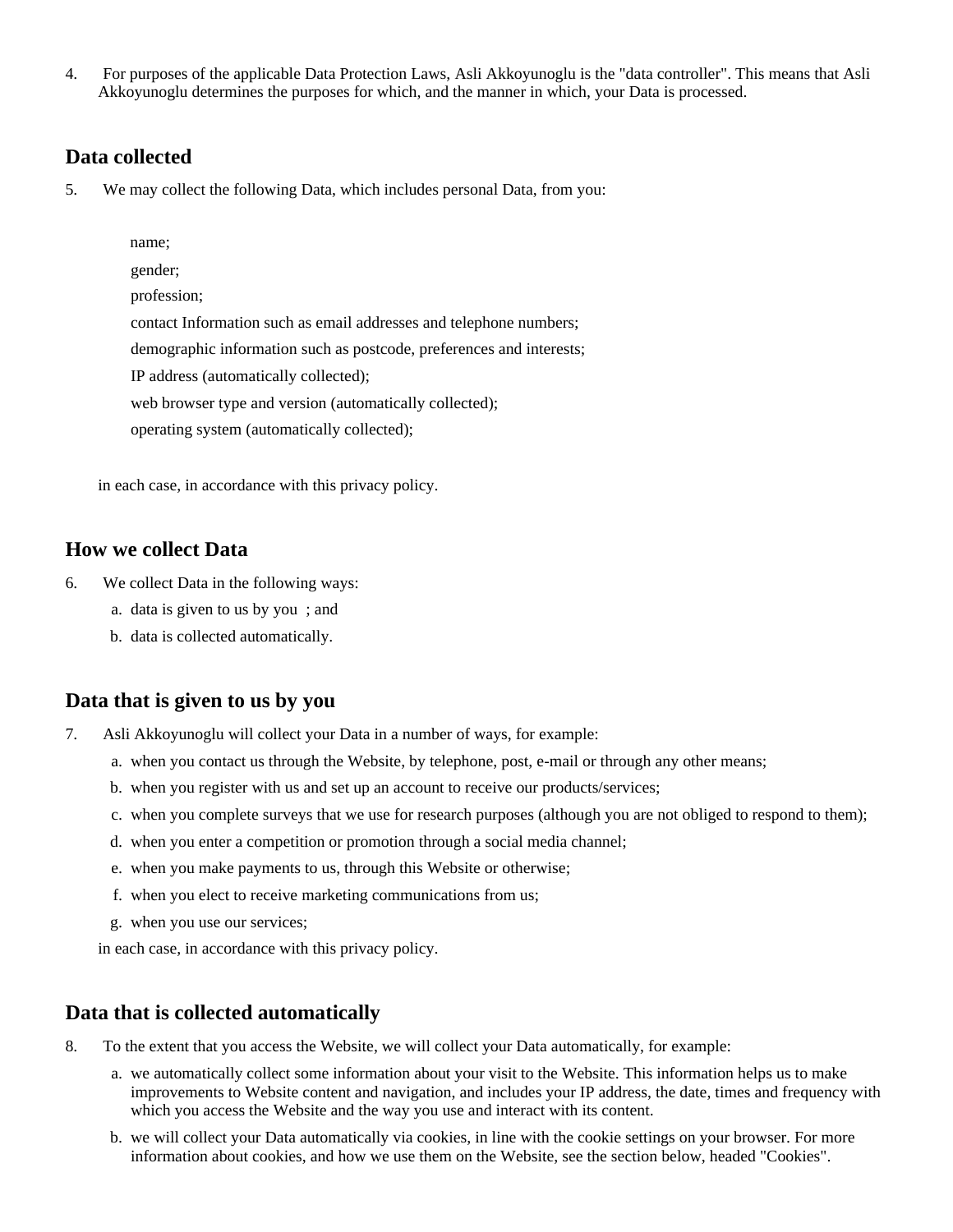## **Our use of Data**

- 9. Any or all of the above Data may be required by us from time to time in order to provide you with the best possible service and experience when using our Website. Specifically, Data may be used by us for the following reasons:
	- a. internal record keeping;
	- b. improvement of our products / services;
	- c. transmission by email of marketing materials that may be of interest to you;
	- d. contact for market research purposes which may be done using email, telephone, fax or mail. Such information may be used to customise or update the Website;
	- e. offers, marketing, event invitations;

in each case, in accordance with this privacy policy.

- 10. We may use your Data for the above purposes if we deem it necessary to do so for our legitimate interests. If you are not satisfied with this, you have the right to object in certain circumstances (see the section headed "Your rights" below).
- 11. For the delivery of direct marketing to you via e-mail, we'll need your consent, whether via an opt-in or soft-opt-in:
	- a. soft opt-in consent is a specific type of consent which applies when you have previously engaged with us (for example, you contact us to ask us for more details about a particular product/service, and we are marketing similar products/services). Under "soft opt-in" consent, we will take your consent as given unless you opt-out.
	- b. for other types of e-marketing, we are required to obtain your explicit consent; that is, you need to take positive and affirmative action when consenting by, for example, checking a tick box that we'll provide.
	- c. if you are not satisfied about our approach to marketing, you have the right to withdraw consent at any time. To find out how to withdraw your consent, see the section headed "Your rights" below.
- 12. When you register with us and set up an account to receive our services, the legal basis for this processing is the performance of a contract between you and us and/or taking steps, at your request, to enter into such a contract.

## **Who we share Data with**

- 13. We may share your Data with the following groups of people for the following reasons:
	- a. our employees, agents and/or professional advisors to delegate marketing purposes, to obtain advice from professional advisers;

in each case, in accordance with this privacy policy.

## **Keeping Data secure**

- 14. We will use technical and organisational measures to safeguard your Data, for example:
	- a. access to your account is controlled by a password and a user name that is unique to you.
	- b. we store your Data on secure servers.
- 15. We are certified to firewall, password protected files and folders, internet security software. This family of standards helps us manage your Data and keep it secure.
- 16. Technical and organisational measures include measures to deal with any suspected data breach. If you suspect any misuse or loss or unauthorised access to your Data, please let us know immediately by contacting us via this e-mail address: creartivegrafix@gmail.com
- 17. If you want detailed information from Get Safe Online on how to protect your information and your computers and devices against fraud, identity theft, viruses and many other online problems, please visit www.getsafeonline.org. Get Safe Online is supported by HM Government and leading businesses.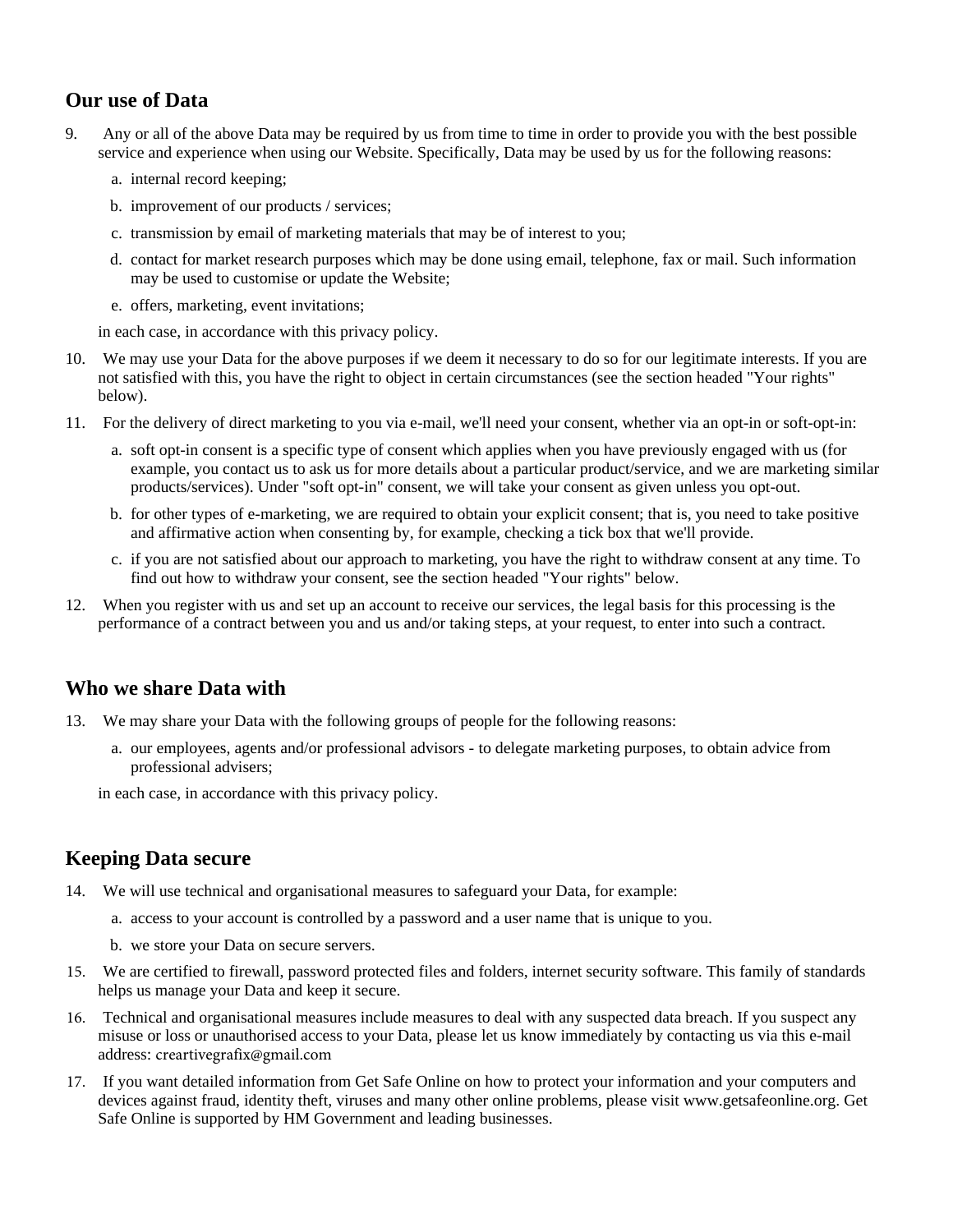## **Data retention**

- 18. Unless a longer retention period is required or permitted by law, we will only hold your Data on our systems for the period necessary to fulfil the purposes outlined in this privacy policy or until you request that the Data be deleted.
- 19. Even if we delete your Data, it may persist on backup or archival media for legal, tax or regulatory purposes.

# **Your rights**

- 20. You have the following rights in relation to your Data:
	- a. **Right to access** the right to request (i) copies of the information we hold about you at any time, or (ii) that we modify, update or delete such information. If we provide you with access to the information we hold about you, we will not charge you for this, unless your request is "manifestly unfounded or excessive." Where we are legally permitted to do so, we may refuse your request. If we refuse your request, we will tell you the reasons why.
	- b. **Right to correct** the right to have your Data rectified if it is inaccurate or incomplete.
	- c. **Right to erase** the right to request that we delete or remove your Data from our systems.
	- d. **Right to restrict our use of your Data** the right to "block" us from using your Data or limit the way in which we can use it.
	- e. **Right to data portability** the right to request that we move, copy or transfer your Data.
	- f. **Right to object** the right to object to our use of your Data including where we use it for our legitimate interests.
- 21. To make enquiries, exercise any of your rights set out above, or withdraw your consent to the processing of your Data (where consent is our legal basis for processing your Data), please contact us via this e-mail address: creartivegrafix@gmail.com
- 22. If you are not satisfied with the way a complaint you make in relation to your Data is handled by us, you may be able to refer your complaint to the relevant data protection authority. For the UK, this is the Information Commissioner's Office (ICO). The ICO's contact details can be found on their website at https://ico.org.uk/.
- 23. It is important that the Data we hold about you is accurate and current. Please keep us informed if your Data changes during the period for which we hold it.

## **Links to other websites**

24. This Website may, from time to time, provide links to other websites. We have no control over such websites and are not responsible for the content of these websites. This privacy policy does not extend to your use of such websites. You are advised to read the privacy policy or statement of other websites prior to using them.

## **Changes of business ownership and control**

- 25. Asli Akkoyunoglu may, from time to time, expand or reduce our business and this may involve the sale and/or the transfer of control of all or part of Asli Akkoyunoglu. Data provided by Users will, where it is relevant to any part of our business so transferred, be transferred along with that part and the new owner or newly controlling party will, under the terms of this privacy policy, be permitted to use the Data for the purposes for which it was originally supplied to us.
- 26. We may also disclose Data to a prospective purchaser of our business or any part of it.
- 27. In the above instances, we will take steps with the aim of ensuring your privacy is protected.

## **Cookies**

- 28. This Website may place and access certain Cookies on your computer. Asli Akkoyunoglu uses Cookies to improve your experience of using the Website. Asli Akkoyunoglu has carefully chosen these Cookies and has taken steps to ensure that your privacy is protected and respected at all times.
- 29. All Cookies used by this Website are used in accordance with current UK and EU Cookie Law.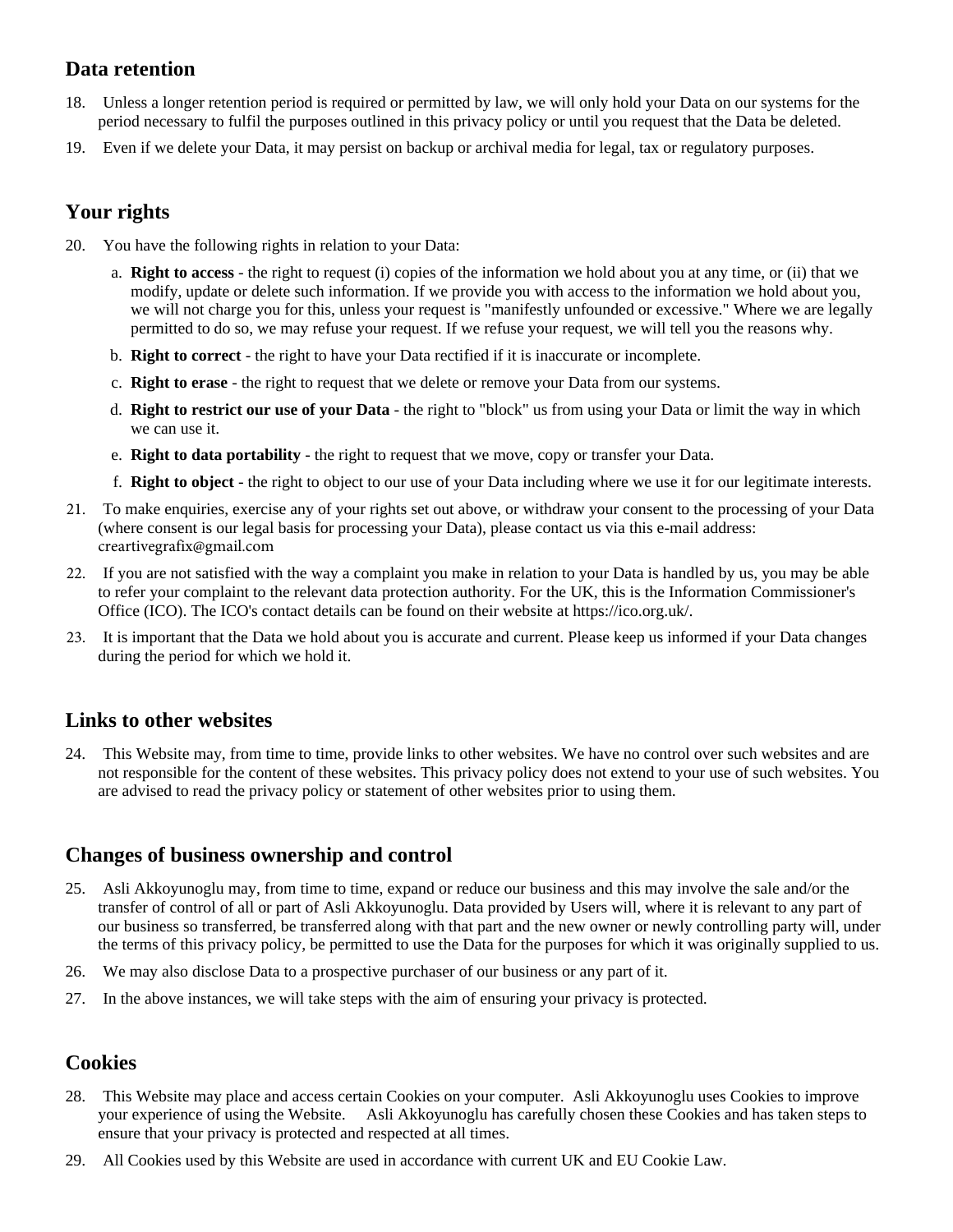- 30. Before the Website places Cookies on your computer, you will be presented with a message bar requesting your consent to set those Cookies. By giving your consent to the placing of Cookies, you are enabling Asli Akkoyunoglu to provide a better experience and service to you. You may, if you wish, deny consent to the placing of Cookies; however certain features of the Website may not function fully or as intended.
- 31. This Website may place the following Cookies:

| <b>Type of Cookie</b>          | <b>Purpose</b>                                                                                                                                                                                                                                                                       |
|--------------------------------|--------------------------------------------------------------------------------------------------------------------------------------------------------------------------------------------------------------------------------------------------------------------------------------|
| Analytical/performance cookies | They allow us to recognise and count the number of visitors and to see how<br>visitors move around our website when they are using it. This helps us to<br>improve the way our website works, for example, by ensuring that users are<br>I finding what they are looking for easily. |

- 32. You can find a list of Cookies that we use in the Cookies Schedule.
- 33. You can choose to enable or disable Cookies in your internet browser. By default, most internet browsers accept Cookies but this can be changed. For further details, please consult the help menu in your internet browser.
- 34. You can choose to delete Cookies at any time; however you may lose any information that enables you to access the Website more quickly and efficiently including, but not limited to, personalisation settings.
- 35. It is recommended that you ensure that your internet browser is up-to-date and that you consult the help and guidance provided by the developer of your internet browser if you are unsure about adjusting your privacy settings.
- 36. For more information generally on cookies, including how to disable them, please refer to aboutcookies.org. You will also find details on how to delete cookies from your computer.

# **General**

- 37. You may not transfer any of your rights under this privacy policy to any other person. We may transfer our rights under this privacy policy where we reasonably believe your rights will not be affected.
- 38. If any court or competent authority finds that any provision of this privacy policy (or part of any provision) is invalid, illegal or unenforceable, that provision or part-provision will, to the extent required, be deemed to be deleted, and the validity and enforceability of the other provisions of this privacy policy will not be affected.
- 39. Unless otherwise agreed, no delay, act or omission by a party in exercising any right or remedy will be deemed a waiver of that, or any other, right or remedy.
- 40. This Agreement will be governed by and interpreted according to the law of England and Wales. All disputes arising under the Agreement will be subject to the exclusive jurisdiction of the English and Welsh courts.

# **Changes to this privacy policy**

41. Asli Akkoyunoglu reserves the right to change this privacy policy as we may deem necessary from time to time or as may be required by law. Any changes will be immediately posted on the Website and you are deemed to have accepted the terms of the privacy policy on your first use of the Website following the alterations.

You may contact Asli Akkoyunoglu by email at creartivegrafix@gmail.com .

# **Attribution**

42. This privacy policy was created using a document from [Rocket Lawyer](https://www.rocketlawyer.com/gb/en/) (https://www.rocketlawyer.com/gb/en). **28 December 2019**